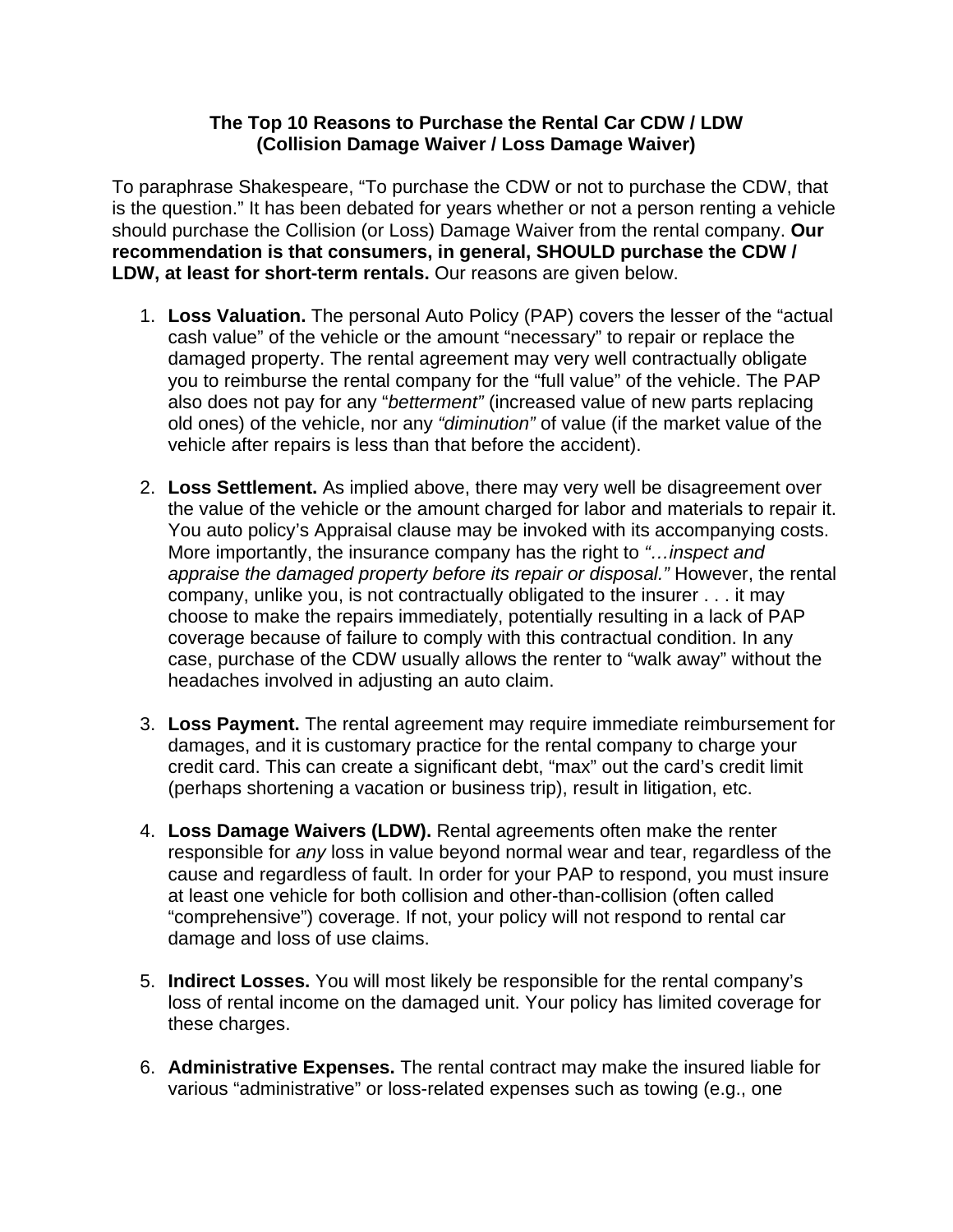insured was charged for a 230-mile tow), appraisal, claims adjustment, storage, etc. Some of these expenses may not be covered by the PAP.

- 7. **Other Insurance.** The PAP says that it is excess over: (1) any coverage provided by the owner of the auto, (2) any other applicable physical damage insurance, and (3) any other source of recovery applicable to the loss – travel policies, credit card coverages, etc. The potential controversy over who pays what is obvious and can result in litigation. In addition, keep in mind that many states have statutes, proprietary policy forms, and/or case law precedents that may govern this and other rental car exposures.
- 8. **Excluded Vehicles & Territories.** The PAP normally does not provide physical damage coverage for motorcycles, mopeds, motor homes, or other vehicles that are not private passenger autos, pickups, vans, or trailers. In addition, use of covered vehicles is limited to the U.S., its territories and possessions, Puerto Rico, and Canada (the rental agreement may also exclude operation outside a specific geographical area). If you rent a trailer (U-Haul, camper trailer, etc.), coverage is limited to \$500.
- 9. **Excluded Uses & Drivers.** The PAP may have limitations on use of vehicles that are not otherwise excluded by the rental agreement CDW or LDW. Also, the PAP may include an exclusionary endorsement for certain drivers or may apply only to designated individuals – the CDW will probably also only apply to certain individuals, but operators for which no PAP coverage is available may be afforded protection under the rental agreement by adding them as designated drivers.
- 10. **Additional and/or Future Costs.** The PAP will most certainly include a deductible in the range of \$100 - \$500 or more. In addition, payment for damage to a rental car may result in a significant premium increase (if not nonrenewal) via surcharges or loss of credits.

Although most CDW/LDW fees are considered outrageous, if not unconscionable, **we advise you to purchase the CDW/LDW for short-term rentals.** If anything, this will give you peace of mind while on vacation or business, and it could save you from a lot on inconvenience and lost time and money.

## **Other Tips:**

• When you rent a vehicle, ask for an advance copy of the rental agreement in order to determine your contractual obligations for damage … a few rental car companies post this information on their web sites. Here is a listing of several national rental car company web sites: